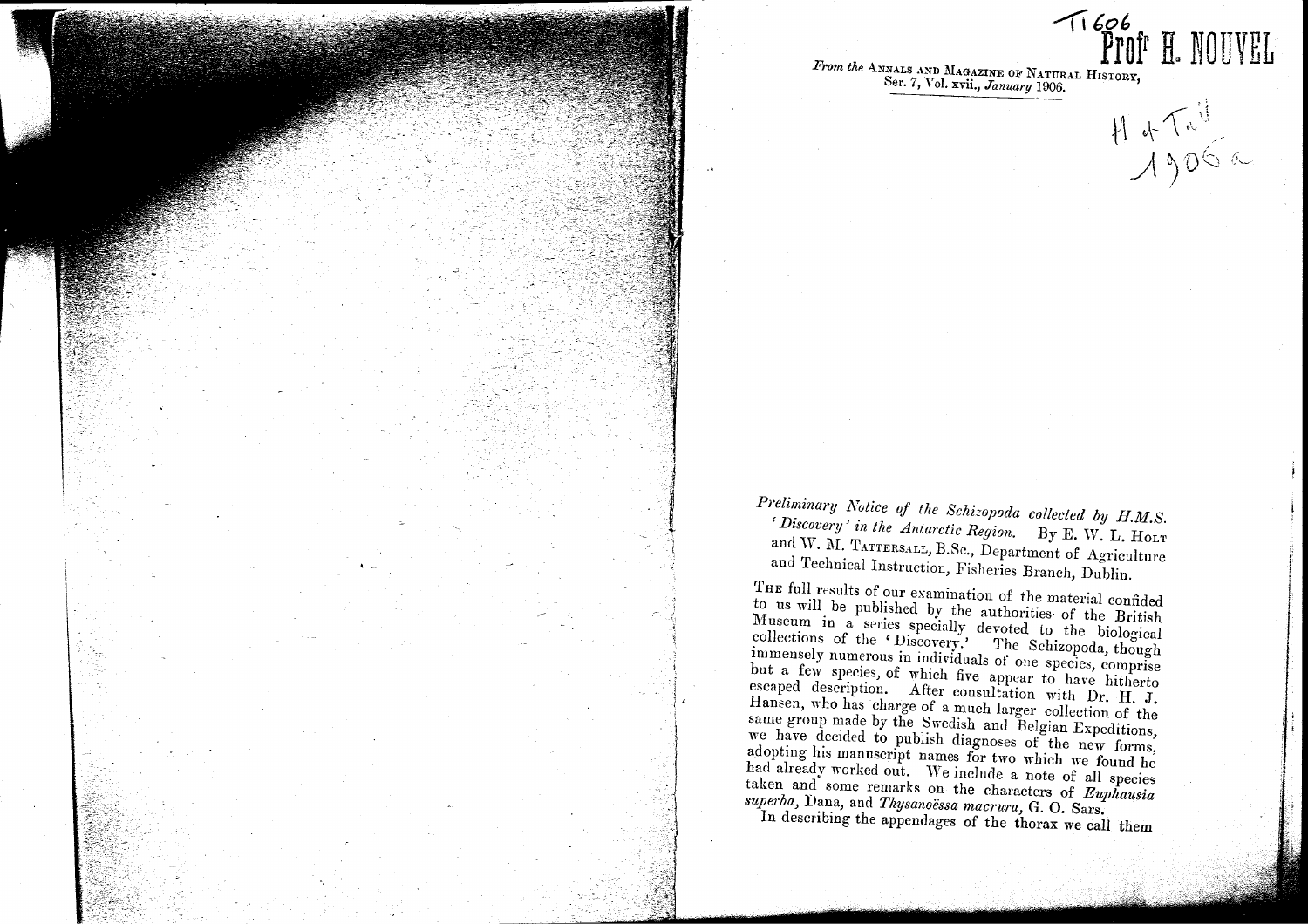## 2 Messrs. E. W. L. Holt and W. M. Tattersall on *Schizopoda collected in the Antarctic Region*. 3

thoracic limbs. Thus, the maxillipede or first maxillipede is termed the "first thoracic limb" and its endopod the  $\epsilon$  first thoracic leg," and so on.

#### Fam. Euphausiidæ.

#### Genus EUPHAUSIA, Dana.

#### *Euphausia sllpei'ba,* Dana, 1852.

*E. sllperba,*G. O. Sars (1885). *E. MU17'ayi,*G. O. Sars (1885). *E. antarctica*, G. O. Sars (1885). *E. glacialis,* Hodgson (1902). *E. australis*, Hodgson (1902).

Of the five supposed species mentioned above *E. superba* is the adult male, *E. Murrayi* and *E. australis* apply alike to the adult female and nearly adult male, while *E. glacialis* and *E. antarctica* represent youthful stages in which the larval characters are not wholly lost. The supposed distinctions arise from errors in Sars's descriptions and figures *of* all except the adult male.

1

I I ~ ~ l'

*E. antarctica* is described as having no lateral denticle on the carapace. The type specimen has the side from which Sars took his drawing injured, but the denticle is perfect and quite conspicuous on the other side. It is a voung form with the spine on the outer distal angle of the antennular peduncle well developed, as is usual in young *Euphausia*. peduncte went developed, as is usual in young *Luphausia*.<br>CDiscovery' specimens lead from the *E. antarctica* stage to *E. glacialis,* Hodgson, in which the spine on the basal join t of the antennular peduncle has been reduced *to* about the adult proportions, while the lappet on the dorsal distal edge of the same joint is beginning to appear. At about 27 mm. specimens in other respects agreeing with  $E$ , *glacialis* have practically assumed the actual form of *E. Murrayi.* 

The type of *E. Murrayi* differs from Sars's description and figures in the fo11owing particulars, which bring it into harmony with Hodgson's types of  $E$ , *australis* :—

(i) It has a pre-anal spine.

(ii) It has a small rather blunt spine at the outer distal corner of the first joint of the antennular peduncle.

(iii) It has a spine at the extremity of the outer margin of the antennal scale.

(iv) The extremity of the pleural plate of the fifth segment of the pleon is rounded rather than pointed.

Z. *lVIurrayi* may reach 45 mm., but gradations or form

between that size and  $27$  mm. are most obviously matters of growth. The types of *E. australzs* only differ from those of *E. Murrayi* in being more or less badly damaged.

As between the actual condition of *E. Murrayi* and the description and figures of  $E$ .  $\textit{superba}$  (which are correct) the differences are only two: *E. superba* has no lateral denticle on the carapace, and has the lappet of the second joint of the antennular peduncle less conspicuous than in *E. Murrayi.* 

Dana's types of *E. superba* are lost. Sars's *type* and only specimen is a male with the copulatory apparatus oE the pleopods fully developed. The 'Discovery' collection. though fairly rich in the species, as we regard it, as a whole, contains only a few which exactly correspond *to E. superba,* Sars, and they are fully adult males. Males with the characters of *E. Murrayi* do not exceed 43 mm, and have not the full development of the copulatory apparatus, and we have no hesitation in regarding *E. superba* as the fully developed male of the series. *Nyctiphanes Couchi* presents an instance of the reduction in full-grown males of a process or the second joint of the antennular peduncle which is highly developed in younger males and is retained in that condition in full-grown females (Holt and Tattersall, 1905). In *Nematoscelis microps* (teste Hansen, 1905) the lateral denticle of the carapace is of merely sexual character, but as it is only found in the adult female the condition is quite different from that met with in *IE. supaba.*

Examination of the mouth-parts confirms the opinion we have expressed of the identity of the species now united. have expressed of the identity of the species now dentity

The collection contains numerous specificity home  $\frac{1}{2}$ to adults, though fully adult males are rare. All were taken outside the barrier ice, and as  $\mathrm{Mr}.$  Hodgson seems to have fished the waters below the ice very thoroughly, it may be taken that *E. superba* is a creature of the open seas.

## *Euphausia Valfentini,* Stebbing (1900).

Two specimens agreeing very well with Stebbing's description were taken on the way out to the Antarctic, lat.  $56^{\circ}$  5<sup>1</sup>' S., long.  $170^{\circ}$  28' E. lat.  $56^{\circ}$  51' S., long.  $1/0^{\circ}$  20' E.

None occur in gatherings made within the Antarctic Crient

## *Ellphausia crystallorophias,* sp. n.

*Form* rather robust. *Carapace* with the anterior margin produced into a very acute rostrum extending to about the iniddle of the basal joints of the antennular peduncles;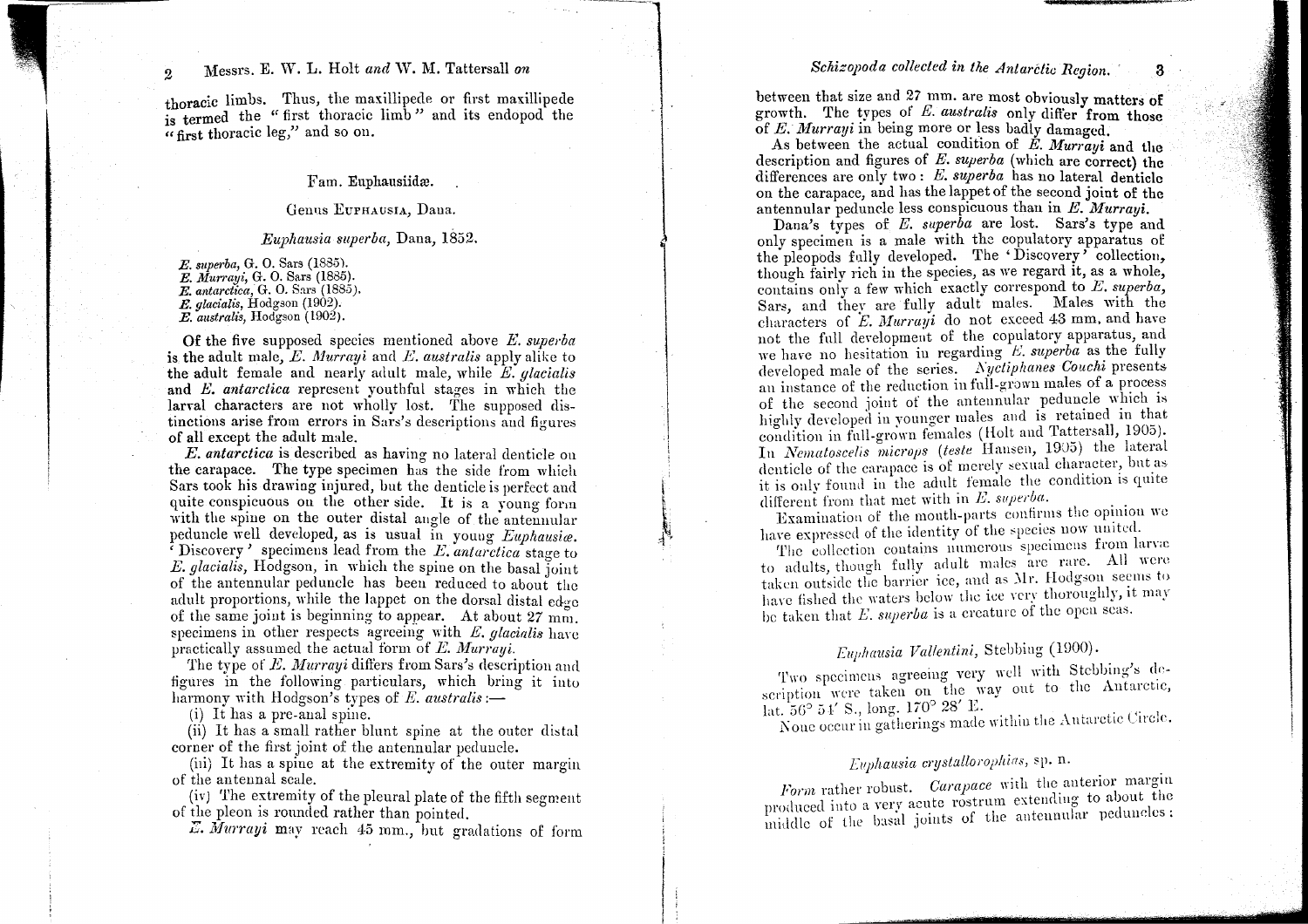## 4, l\1essrs. E. W. L. Holt *and* W. l\I. Tattersall *on*

lateral margins with a single prominent denticle just above the insertign of the third thoracic limbs. *Pleon* without dorsal ridges or spines, none of the pleural plates much produced; sixth segment about one and a half times as long as the fifth. *Eyes* globose and rather large, greatest diameter  $e^{\frac{1}{2}x}$  exceeding half the length of the sixth segment of the pleon; pigment black. *Antennular peduncle* with the basal joint much the wider and as long as the second and third combined, and set on its distal half with about twelve curved set  $x$  on a ridge terminating at the outer distal corner in a short stout spine more or less overhung and concealed by the setæ fringing the outer distal edge; no lappet on any of the joints. *Antennal scale* reaching to about the middle of the third joint of the antennular peduncle, about three times as long as broad; outer margin terminating in a spine beyond which the apex is not produced. *Telson* about once and a half as long as the sixth segment of the pleon; apex acutely pointed; subapical spines extending for half their length beyond the apex and set on their inner margins with a few very minute spines; dorsal denticles usually in two pairs, the first about halfway towards, the second at the base of, the subapical spines. *Uropods*, inner reaching to about the insertion of the subapical spines, outer very slightly longer, with a prominent denticle at its outer extremity

Length of the largest specimen 30 mm.

*E.* crystalloroyhuas is chiefly distinguishable from *E. splen*dens, Sars, by its much longer and more acute rostrum. It also lacks the lobe or lappet of the inncr angle of the distal corsal margin of the first joint of the antennular peduncle, present in Sars's two types of *E. splendens*, but overlooked in bis descriptions and figures \*.

If we determine the discriming the second thousand the Mr. Hodgson has favoured us with several thousand specimens taken through holes cut in the ice. Not a single specimen occurs in gatherings made in the open sea, and the species appears to be, as  $w \in$  have endeavoured to indicate in the specific name, exclusively a dweller beneath the world of ice.

## $Euphausia\ triacantha$ , sp. n.

*Form* moderately slender, slightly compressed. *Carapace* with the anterior margin produced into a rather  $\frac{a}{2}$ rostrum nearly extending to the end of the basal joint of

\* This lobe is quite conspicuous, whether in dorsal or lateral view, in. the female type. In the male, which is considerably smaller, the lobe is less developed and not conspicuous in dorsal view.

# *Sc1zi::op:Jdacollected in the Antarctic Region.*

 $\tilde{o}$ 

III PARTICIPALES<br>I

,!**Illustration** 

~J!IiI

I~iII!~~

*j* a........

 $\alpha$  the antennular peduncle; lateral margins with  $\alpha$ rather prominent denticle, posterior to the middle. *Pleon* with the third, fourth, and fifth segments produced posteriorly into rather long, slender, very acute, and slightly curved median spines; sixth segment nearly twice as long as the fifth without the spine. *Eyps* (damaged in the specimen) apparently rather small. *Antennular peduncle* with <sup>a</sup> some what recurved bifid lappet at the inner distal angle of the extremity of the first joint; second joint with angle of the lappet. *Antennal* scale broad, ortending to a single pointer lappet. Antennal scale broad, extending to the end of the second joint of the antennular peduncle; outer edge terminating in a spine; apex obtusely rounded. *Platter* edge ter small and simple.  $T_{clean}$  with a number  $P^{\text{read}}$  spin small and simple. Telson with acutely produced and smooth apex; subapical spines smooth; dorsal denticles in two pairs, the first at about two thirds of the distance  $\frac{1}{2}$  two to subapical spines, the second just above the spines. to subapical spines, the second just above the spines. Uro-<br>*pods* subequal in length, extending to about the insertion of the subapical spines.

*Length* of the single specimen 23 mm.

1 f

t

 $\mathcal{A}^{\mathcal{R}}_{\mathcal{P}}$ 

'i

*Locality.* Lat.  $66^\circ$  52' 9" S., long. 178° 8' 15" E. Soundings 2030 fath.

## *Thysanoëssa macrura*, G. O. Sars (1885).

Numerous specimens, of which the largest reaches of 28 mm., were taken both in the open sea and through holes in the ice. While agreeing in all other respects with Sars's description they almost all have elongate legs proportionally much longer, the merus extending to about the end of the antennular peduncle, instead of " scarcely reaching beyond the middle of antennal scale.<sup>27</sup> rules when not related to the size of the individuals, since it is equally manifest in specimens of the same size as Sars's types  $(13 \text{ mm.})$  and in larger forms. Two specimens alone agree in the proportional leng h of these legs with the types. There is no other distinction and it seems to us probable that the shorter-legged examples, including the type, have at some period lost their clongate limbs, which have been replaced, as is usual in the higher Decapoda, by smaller members. We have figured  $(1905, p)$   $\frac{1}{2}$   $\frac{1}{2}$   $\frac{1}{2}$   $\frac{1}{2}$   $\frac{1}{2}$   $\frac{1}{2}$   $\frac{1}{2}$ *luvessa* in which one of the same legs is seen in an early stage of regeneration. Stebbing's record of *T. macrura*  $(1900)$  refers to a specimen in which the left. *macru* than in the type.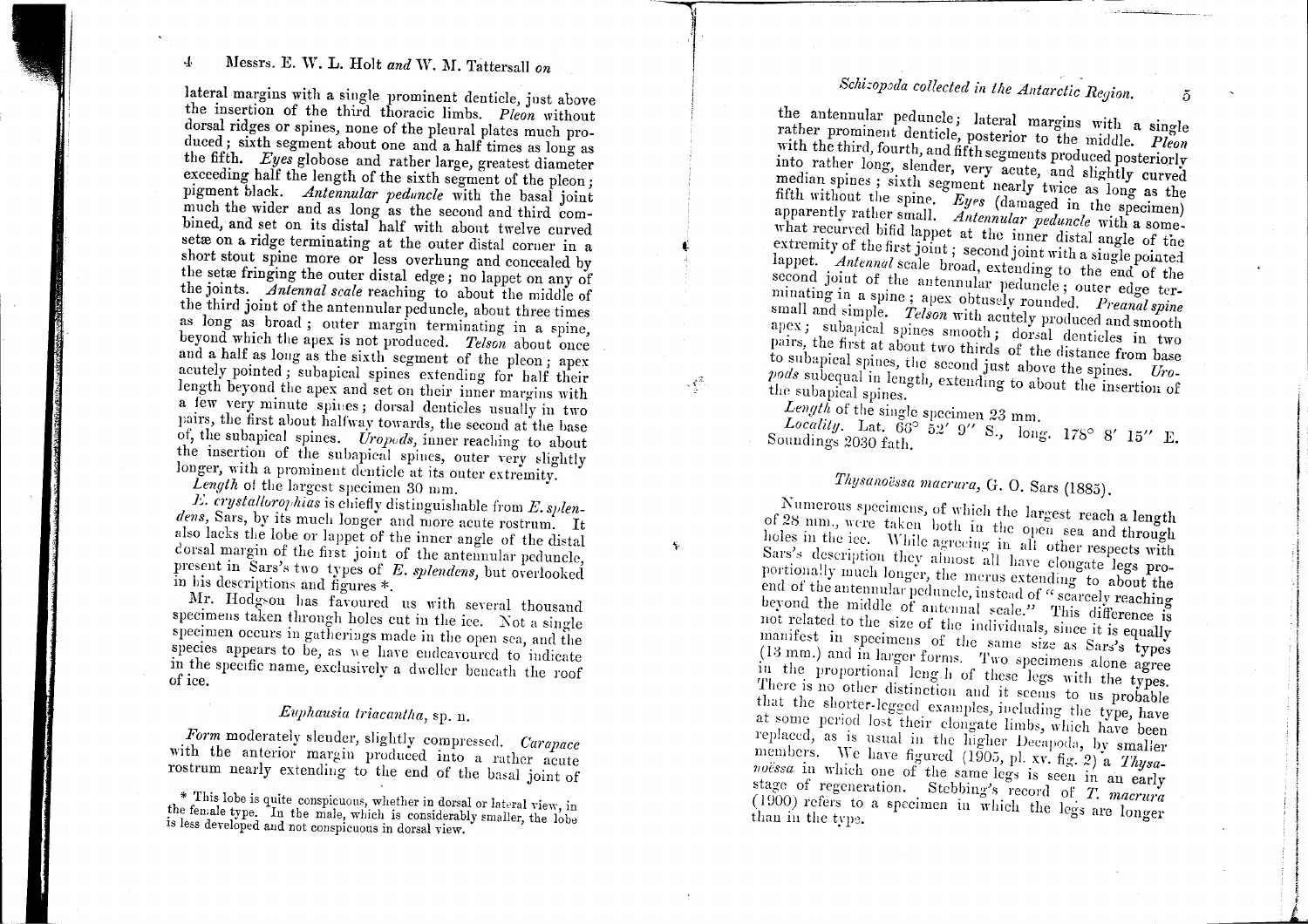#### Fam. Petalophthalmidæ\*.

#### Genus HANSENOMYSIS, Stebbing (1893).

### Synon. *Arctomysis*, Hansen (1887), nec Czerniavsky (1883).

The type of the genus and of *H. fyllæ*, the type species, was a solitary specimen without eyes, and Hansen was unable to decide whether these organs were naturally absent or had been torn out. In tbe specimens referred below to *Hansenornysis* the eye-apparatus is perfect and does not look as if it could be very easily detached. Pending the capture of further specimens of *II. fylla* the generic importance of the eyes remains doubtful.

t

itheachanachas<br>I

j

.,1

#### *Ilansenomysis antarctica,* sp. n.

*Form* slender, tapering considerably towards the posterioe end. *Carapace* submembranaceous, very short, leaving th last two thoracic segments quite exposed and free; produced in front into a broadly rounded but rather strongly upturn rostrum, antero-1ateral corners broadly rounded and produced almost as much as the rostrum; a smal1 median tooth is present just behind the rostrum and a larger lateral tooth on each side some little way behind the median tooth; cervical sulcus well marked. *Segments of the pleon* cylindrical; postero-inferior corners not at all produced; first segment arcuate in dorsal contour, its anterior margin raised slightly above the level of that of the last thoracic segment, its posterior margin broadly produced so as to partly cover the second segment; sixth segment not quite twice as long as the fifth. *Eyes* united together, forming a flattened pad, the anterior end of which is produced in front of the carapace into two short, thin, subtriangular, slightly diverging lappets not extending to the middle of the basal joint of the antennular peduncle. *Antennular peduncle* short, extending rather more than halfway along the antennal scale, the three joints subequal in length and rather broad; second and third joints with their inner margins densely armed with setae; basal with their inner margins densely armed with setae, based or less continuous submarginal row of setæ across the dorsal region; below and slightly external to the eye-lappets is a slight semicircular ridge, marked by pigment, apparently

\* We have defined this family in 'Fisheries, Ireland, Sci. Invest.,' . *][ansellomysls, 8colophtllalmus,* and *Ceratomysis.* 1904, v., now in the press. It comprises the genera *Petalophthalnus*,

#### *Schizopoda collected in the Antarctic Region.*

7

I1I~I10~I~

;,i :1

bounding a membranous area which is overhung by a membranous flap apparently rising from its posterior border. *Antennal peduncle* longer than the antennular, and almost as<sup>t</sup>long as the antennal scale, slender, dietal joint shorter than the preceding. *Antennal scale* lanceolate in shape, about three and a half times as long as broad, tip evenly rounded, the whole of the inner margin and distal third of the outer margin setose; proximal two thirds of the outer margin without setæ, but bearing eleven strong spines, the first spine at about the end of the proximal quarter of the outer margin, the spines increasing in size distally. *Mouthparts* agreeing in all particulars with those of *H. fyllæ. First thoracic limb* very much like that of *H. fyllæ*, without exopod but with a well-developed epipod, no inner meral lobe, seventh joint of endopod with four strong and rather long spines, sixth joint with two, fifth joint with three, and fourth joint with six short spines on their inner margins.  $Remaining thoracic links$  agreeing in their main points with those of *H. fyllæ*, all with rather slender endopods and welldeveloped exopods. Marsupial pouch of female composed of seven pairs of incubatory lamellæ. *Pleopods* of the female all uniramous, the rami' of the first four pairs uniarticulate, those of the fifth pair biarticulate; pleopods increase in size posteriorly, the fifth and longest pair reaching to the base of the telson. *Telson* longer and a little wider than the last segment of the pleon, almost oblong in shape, sides slightly arcuate; apex wider than the base, truncate or very slightly emarginate, with a median small spine and about six or seven long spines on each side; lateral margins armed with about twenty-five fairly long spines arranged more or less in series of three. *Outer uropod* nearly twice as long as the last segment of the pleon, twojointed, terminal joint about one seventh as long as the basal; outer margin of the basal joint without setæ, but armed with twenty-one stout spines.

*Length* of adult female 20 mm.

Locality. Off Coulman, 100 fath., two females.

Apart from the eye-apparatus, which may possibly be entirely absent in  $H$ ,  $fylle$ , the latter differs from  $H$ , antarctica cbiefly in the characters of the antenual scale and outer uropods, and of so much of the telson as remains in Hansen's specimen. The peculiar structure which we have noted on the basal joint of the antennular peduncle in *H. antarctica* may prove to be an auditory organ.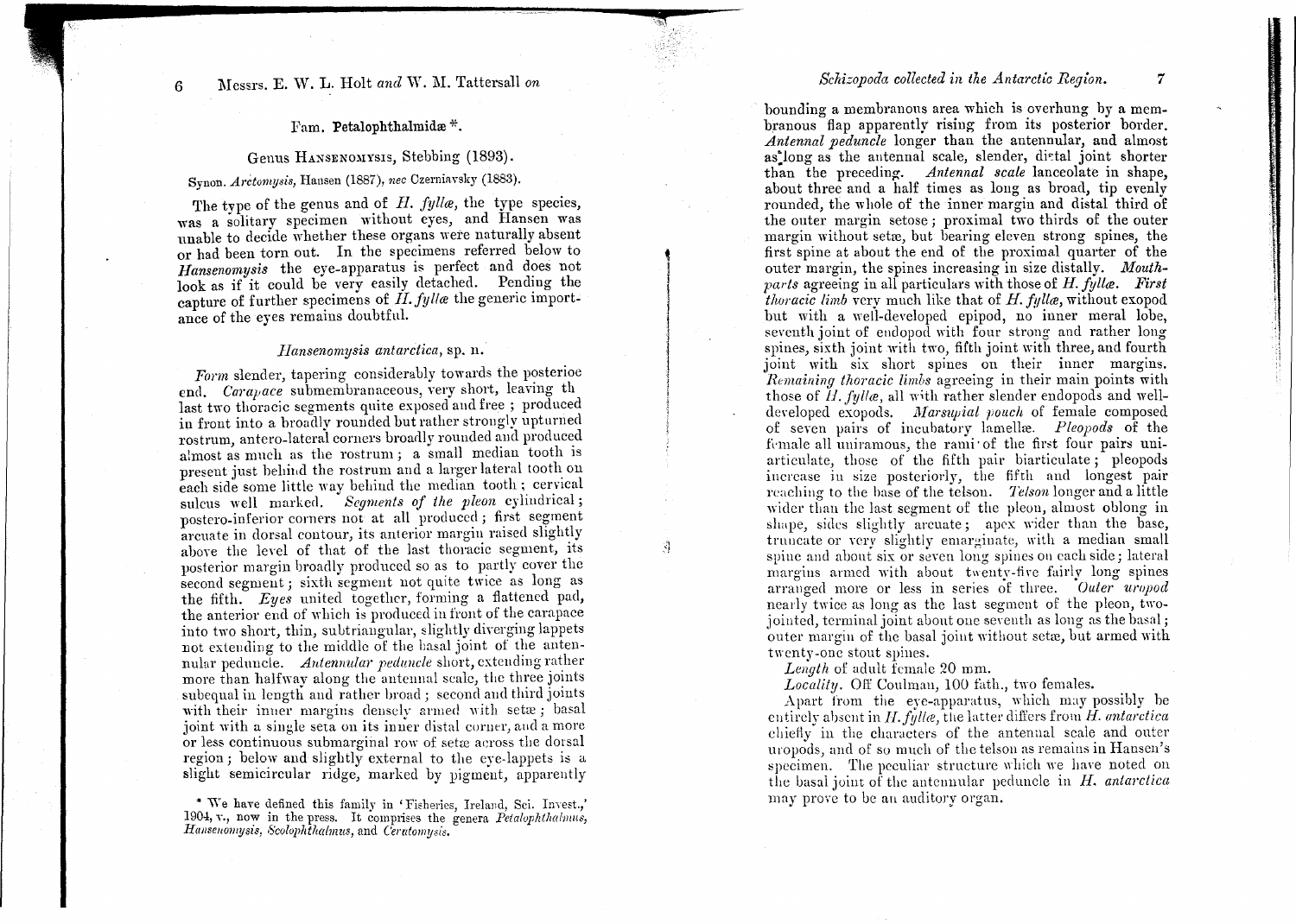#### Fam. Mysidæ.

#### Genus PSEUDOMMA, G. O. Sars.

#### Pseudomma Belgica, Hansen (MS.).

Form as usual in the genus. Carapace with the cervical sulcus well marked, evenly rounded in front, emarginate behind so as to expose the last thoracic segment. Pleon longer than the carapace, first five segments subequal in length, sixth about twice as long as the fifth. Eye-plates contiguous, slightly cleft in the median line, subquadrangular in shape, extending not quite to the end of the basal joint of the antennule, margins quite smooth, without teeth or armature of any kind. Antennal scale about three and a half times as long as broad, its apex extending very slightly beyond the terminal spine of the outer margin. Mouth-parts and thoracic limbs not differing in any salient point from those of P. roseum. Telson slightly shorter than the last segment of the pleon; apex evenly rounded, armed with four pairs of smooth spines, the inner pair about one sixth of the length of the telson, median setie present; lateral margins armed along their distal halves with about five spines. Inner uropod about half as long again as the telson. Outer uropod about twice the length of the telson.

*Length* of an adult female 23 mm.<sup>\*</sup>

*Locality.* Lat. 78° 25' 40" S., long. 165° 39' 6" E., one specimen.

This species is very closely allied to P. Sarsi described by Will.-Suhm from Kerguelen +. It differs, however, in two points: (i.) in having the eye-plates quite smooth, whereas in  $P$ . Sarsi they are toothed at their antero-lateral corners; (ii.) in having only four pairs of spines at the apex of the telson, which is more evenly rounded than in P. Sarsi. P. Belgica is, moreover, much larger than P. Sarsi, the type of which, a female with ovigerous lamellæ well developed, measures only 14 mm. Minor differences in the shape of the antennal scale may also be noticed.

#### Genus DACTYLAMBLYOPS, nov.

Characters generally as in  $Amblyops$ , G.O. Sars, except :-Eyes more or less pyriform in shape, not flattened, placed

\* Dr. Hansen has shown us larger specimens.

+ See G. O. Sars, "Voyage H.M.S." Challenger': Report on Schizopoda," Zool. vol. xiii.

## Schizopoda collected in the Antarctic Region.

 $\Omega$ 

close together but not contiguous, bearing on the inner dorsal face a short digitate process; visual elements imperfectly developed.

Telson without median setæ.

Second thoracic limbs with the endopods well developed and considerably longer than the endopods of the first limbs. Type species, D. Hodgsoni.

As far as can be judged from Ohlin's description and figures of Amblyops Sarsi (Ohlin, 1901), that species should also be included in *Dactylamblyops*.

#### Dactulamblyops Hodgsoni, sp. n.

Form as usual in the genus Amblyops. Carapace submembranaceous, covering all the thoracic segments except the last; cervical sulcus well marked; evenly rounded in front and at the antero-lateral corners. Eyes rather small, placed close together in the median line, but not in any way contiguous: pyriform in shape, front end evenly rounded: a short digitate process arising from the inner dorsal face: visual elements imperfectly developed, apparently represented by minute granular bodies having a refractive centre. Pleon with the first five segments subequal in length, the sixth nearly twice as long as the fifth. Antennules, antenna, and scale missing in the specimen. Mandibles and maxilla not exhibiting any salient points of difference from those of Amblyops abl reviata. First thoracic limb with endopod of the same size and general structure as in  $A$ . abbreviata. Second thoracic limb with endopod slender and about twice as long as that of the first.  $P$ leopods in the male agreeing essentially with those of the males of the genus Amblyops. Telson not quite as long as the last segment of the pleon, triangular in shape, tapering evenly to a narrowly rounded apex and about twice as long as it is broad at its base; the distal half of each lateral margin bearing about nineteen spines gradually increasing in length towards the apex; terminal spines about one tenth of the total length of the telson; median setæ absent. *Uropods* broken in the specimen. Length of the single specimen, a male, 13 mm.

Locality. Lat. 66° 52' 9" S., long. 178° 8' 15" W., 2030 fath.

This species may be distinguished from its nearest ally and probable congener, Amblyops Sarsi, Ohlin, by the eye, which in the latter appears to be sharply pointed in front; and by the telson, which Ohlin describes in A. Sarsi as having the distal half of the lateral margins fringed with short sete.